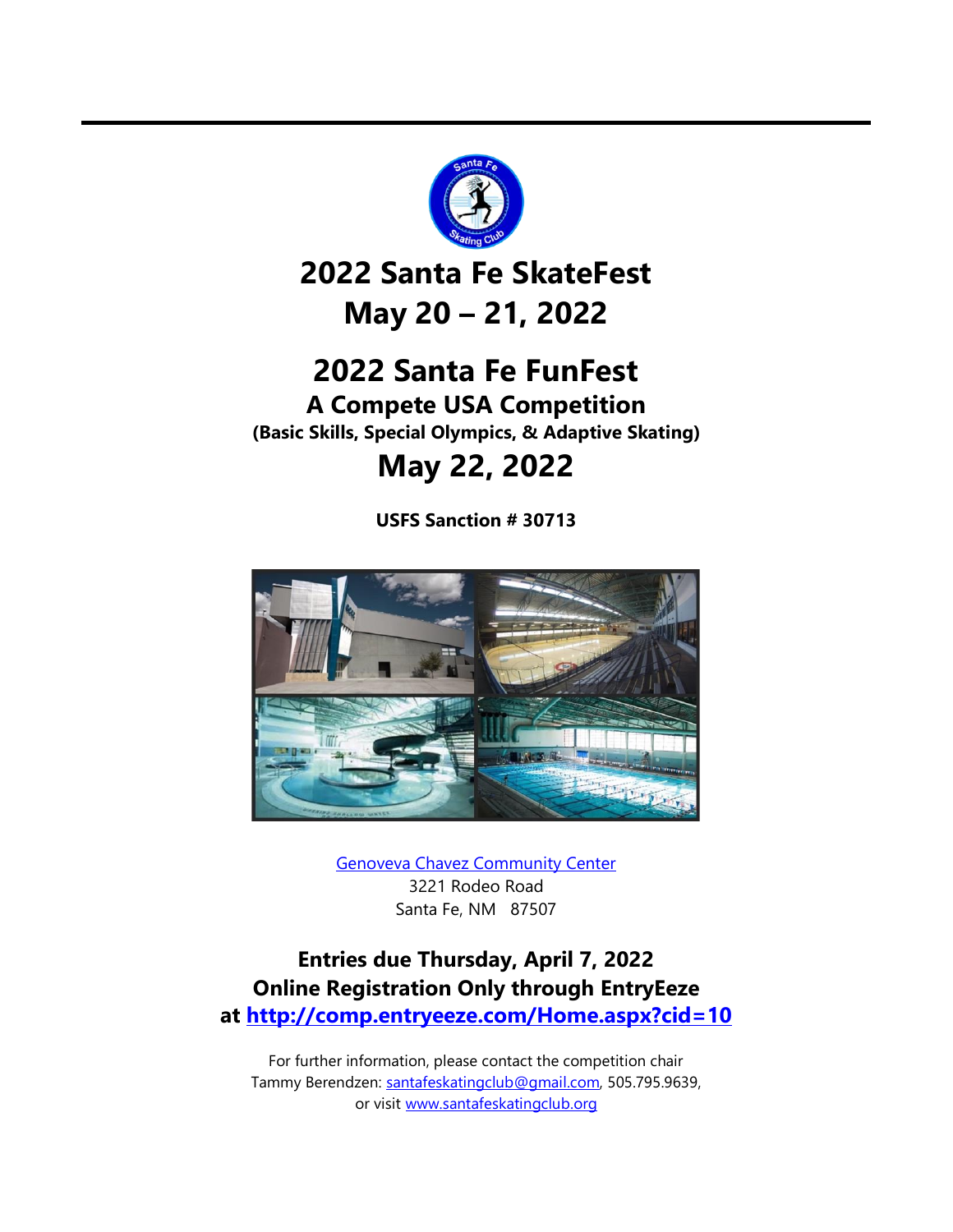The 2022 Santa Fe SkateFest and FunFest will be conducted in accordance with the rules and regulations of U.S. Figure Skating, as set forth in the current [rulebook,](https://www.usfigureskating.org/about/rules) as well as any pertinent updates that have been posted on the U.S. Figure Skating [website.](https://www.usfsaonline.org/Account/InitialLogOn?returnUrl=%2FCrossAuth%2FContentRepositoryLoginRedirectAsync%3Furl%3D%252Fmembers-only%252Fmembers%252Ftechnical-notifications)

This competition is open to all eligible, restricted, reinstated or readmitted persons as defined by the Eligibility Rules, and who are currently registered member of a U.S. Figure Skating member club, a collegiate club or who is an individual member in accordance with the current rulebook. Please refer to the current rulebook for non-U.S. citizens.

#### **COVID-19 EVENT POLICIES:**

- **Effective through June 30, 2022, face coverings are required to be worn indoors by ALL persons (including fully vaccinated persons) attending any U.S. Figure Skating sanctioned event or activity despite of local, state or facility policies. Review the full details [here.](https://www.usfigureskating.org/support/%E2%80%A2%09Replace%20signage%20on%20basecamp%20(Competition%20Leadership%20%E2%80%93%20Docs%20&%20Files%20%E2%80%93%20COVID-19%20Comp.%20Resources))** 
	- o Athletes on warm-up ice or competing.
	- o Warming up outside.
- Each skater may have **one (1) chaperone or guest** accompany them to watch their SkateFest event(s). Live streaming will be provided.
- We ask that skaters arrive to the Genoveva Chavez Community Center no earlier than 45 minutes before practice ice or event(s) and leave as soon as practice ice is over or awards have been presented. If there is more than one (1) hour between practice ice and/or events we ask that skaters leave the Chavez Center and then return.
- All registered competitors, chaperones, and coaches will receive email notifications following the close of registration detailing our SkateFest COVID-19 Safety Plan.

## **SERIES INFORMATION**

#### **ADULT COMPETITION SERIES EVENTS:**

Adult 1-6, adult beginner, adult high beginner, adult pre-bronze and adult bronze program/free skate events that meet Adult Competition Series guidelines are offered at this competition. Adult Competition Series participants must submit a photo, scanned copy, email attachment or screenshot of the results sheet to [adultcompetitionseries@gmail.com](mailto:adultcompetitionseries@gmail.com) by the deadline published in the most recent Adult [Competition Series Handbook](https://www.usfigureskating.org/skate/skating-opportunities/adult-skating) to receive credit and series points.

## **ELIGIBILITY/TEST LEVEL**

**TEST LEVEL:** Competition level is the highest test passed as of the entry deadline in the discipline the skater is entering. Skaters may skate up one level and may not skate down in any event.

**AGE RESTRICTIONS / REQUIREMENTS:** Singles free skate events (well-balanced program) have the

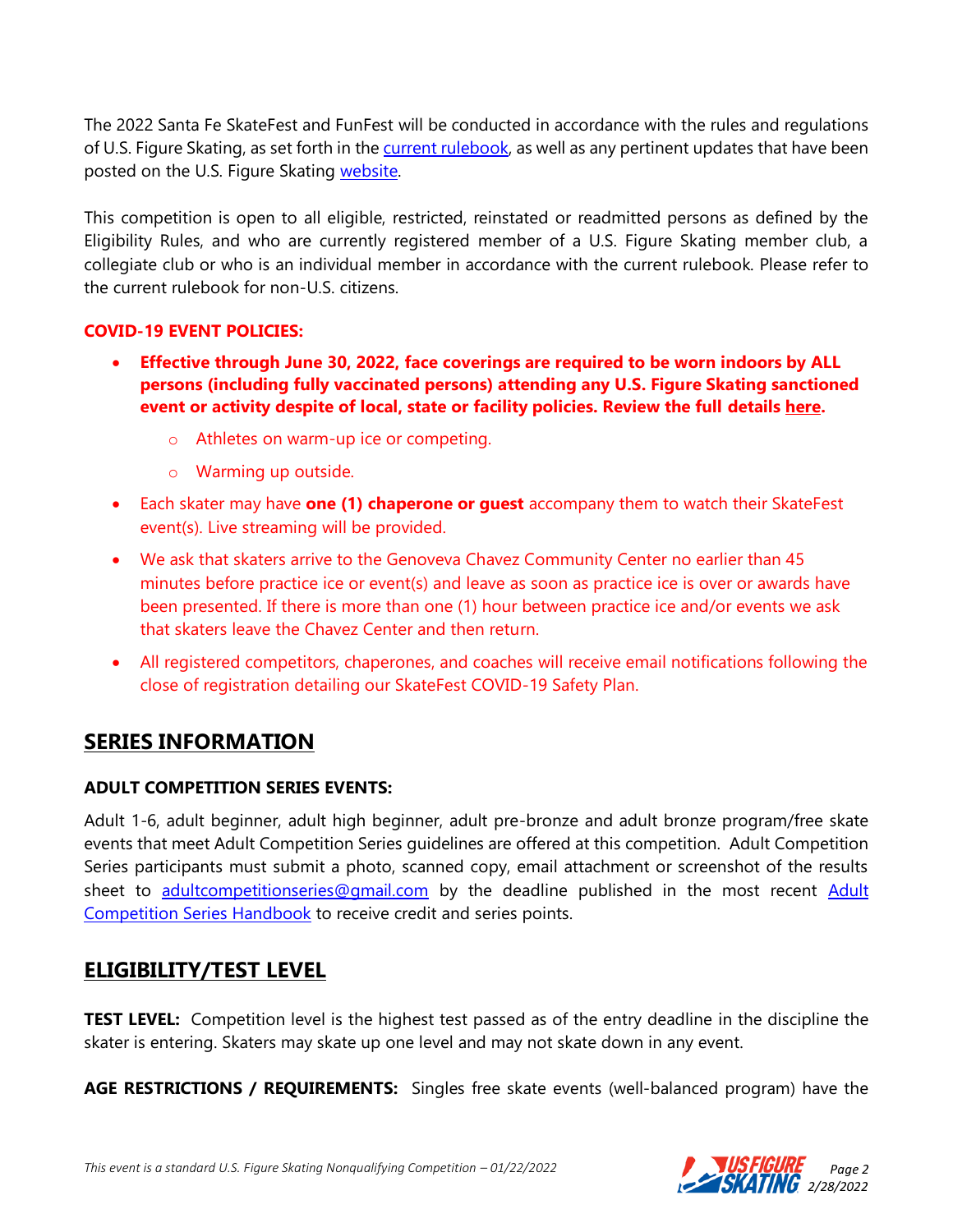following requirements:

Juvenile: Girls – 12 years or younger; Boys – 13 years or younger Open Juvenile: Girls – 13 years or older; Boys – 14 years or older Intermediate must be under the age of 18 Adults must be 21 years or older

Skaters entering pre-juvenile and lower events will be divided as closely as possible by age should the number of entries warrant more than one group.

#### **ADULT EVENTS:**

Age classes for all free skate and showcase events:

- Young Adult: 18 years through 20 years
- Class I: 21 years through 35 years
- Class II: 36 years through 45 years
- Class III: 46 years through 55 years
- Class IV: 56 years through 65 years
- Class V: 66 years and older

Age classes for all solo free dance and solo pattern dance events:

- Young Adult/Class I/II: 18 years through 45 years
- Class III/IV/V: 46 years and older

All age classes may be divided or combined depending on the number of entries and at the discretion of the chief referee and/or the competition committee.

## **COMPETITION REGISTRATION**

Registration is online only through EntryEeze at [http://comp.entryeeze.com/Home.aspx?cid=10.](http://comp.entryeeze.com/Home.aspx?cid=10) See **Appendix A for instructions on how to register**. **Registration will close on Thursday, April 7, 2022 at 11:59 PM MST**. Late entries may be accepted at the discretion of the chief referee and will be assessed a **\$30.00 late fee**.

**WAIVERS:** There are four (4) waivers – all are required to be completed by ALL competitors prior to competition. One (1) waiver is signed during EntryEeze registration. Three (3) standard U.S. Figure Skating waivers are accessible through the [U.S. Figure Skating Members Only](https://www.usfsaonline.org/) website must be completed prior to the competition, **instructions can be found at Exhibit B**.

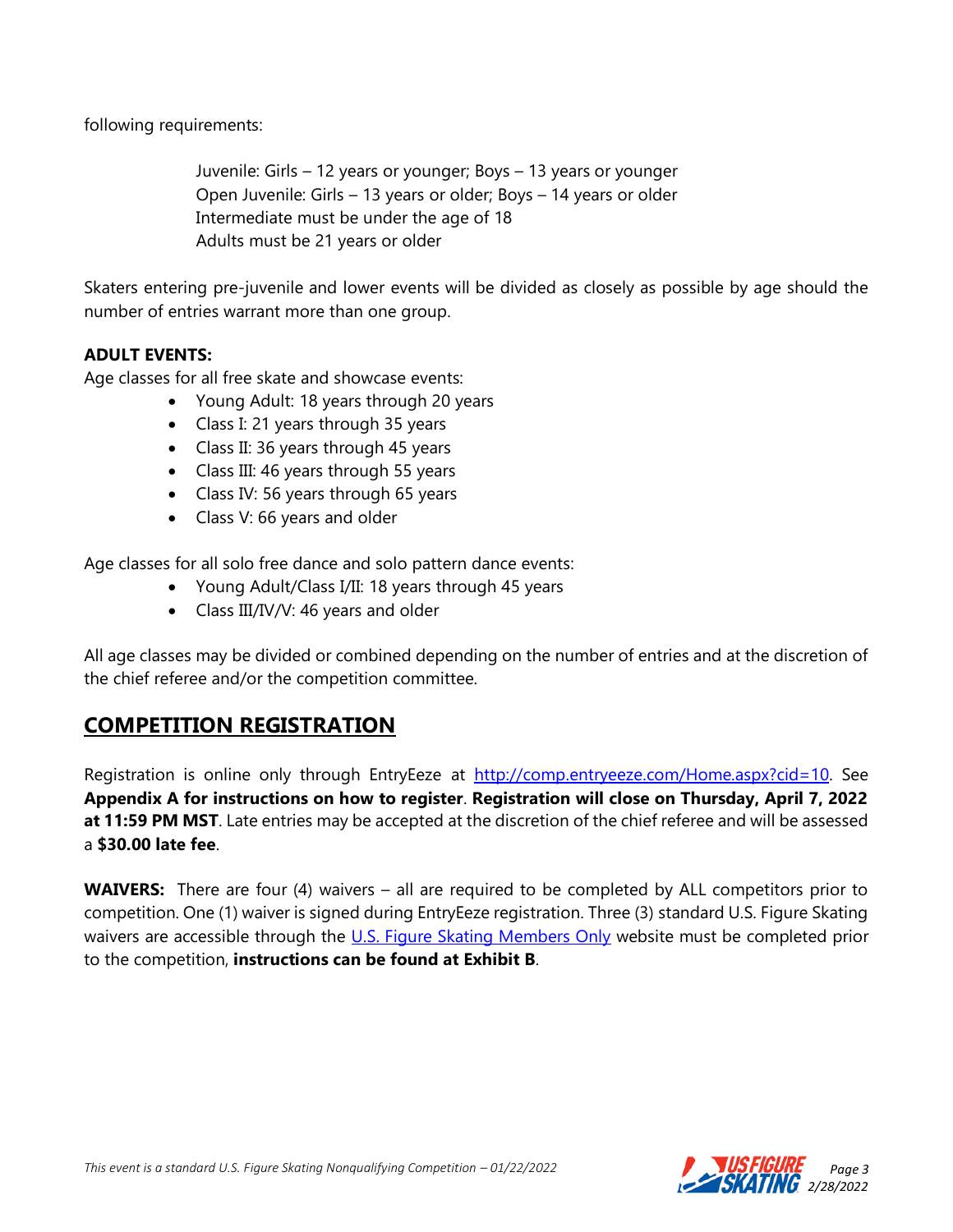**SINGLE ENTRIES:** If only one eligible competitor/duo enters an event, the competitor/duo will be offered the following options:

- to skate an exhibition for a medal;
- to skate up a level;
- for pre-juvenile and lower and adult bronze and lower singles events, compete against skaters of the opposite gender; or
- to not skate and receive a refund (minus the online processing fee).

**SHOWCASE EVENTS:** During registration, skaters must enter their highest Free Skate and Pattern Dance tests to ensure they register in the correct showcase level. **Duets (No Test – Senior, Adult) must register as a team, which means that one partner will complete registration and is responsible for managing all aspects of the competition for the team including uploading music**.

**SKATE UNITED EVENTS:** Skate United is for skaters with physical disabilities only. Skate United skaters may choose to compete separately as part of the Skate United track or integrated into the appropriate standard track competition. 6.0 judging will be used for Skate United events. Skate United skaters should email their Skating Accommodation Memorandum to [santafeskatingclub@gmail.com.](mailto:santafeskatingclub@gmail.com)

**FOREIGN SKATERS:** Non-U.S. skaters may use their federation number or any 6-digit number (that they can remember) for the U.S. Figure Skating number on the account.

**PARTNERED EVENTS:** Partnered events will register separately paying 1/2 the entry fee each. Only one skater in the duet is required to upload music. Both skaters must purchase practice ice.

**SKATER'S COACHES:** Skaters must include in their registration the name of their primary coach accompanying them to the competition to ensure that their coach can be credentialed. Skaters may also include secondary coaches, but these coaches will not receive credentials. After the close of entries, please notify the LOC of a coach change at [santafeskatingclub@gmail.com.](mailto:santafeskatingclub@gmail.com)

## **MANDATORY ATHLETES**

Athletes age 18+ as of the competition start date who will be competing on a team (i.e. synchro, dance, pairs, shadow dance, theatre, etc.) with at least one minor athlete must complete SafeSport training. **\***

Minor Athletes who turn 18 mid-season are encouraged to seek parental consent to take the online SafeSport training early to avoid any disruptions in their ability to participate as the training is required upon turning 18. The athlete will not be SafeSport compliant until they have completed the training and their Members Only portal reflects completion. Please email [safesport@usfigureskating.org](mailto:safesport@usfigureskating.org) for instructions or questions regarding parental consent.

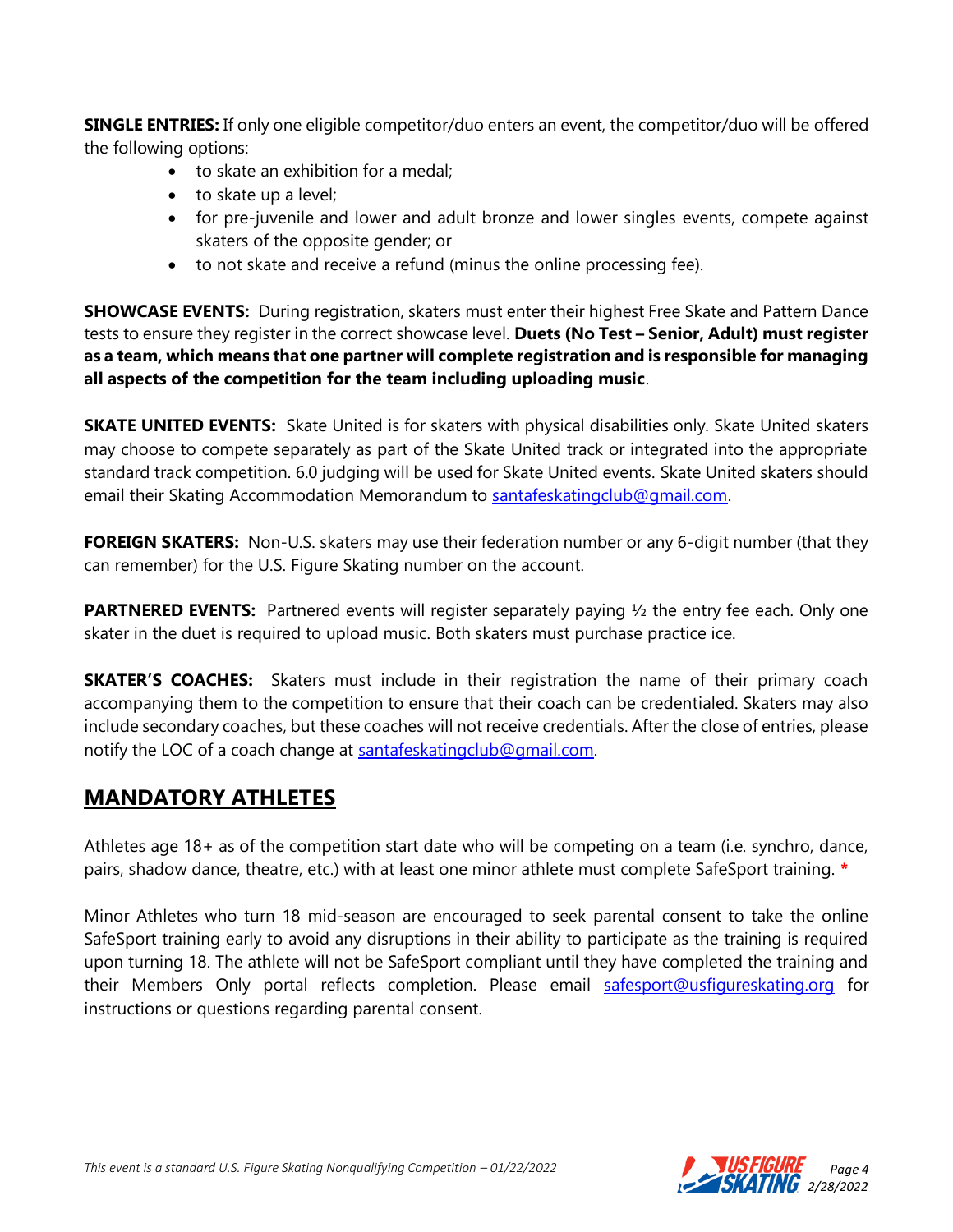## **REFUND POLICY**

Entry Fees will not be refunded after the registration deadline of April 7, 2022, unless no competition exists or the event is canceled. If entry fees are refunded, the online processing fees will not be refunded. **There will be no refunds for withdraws – medical or otherwise – after the registration deadline.**

#### **SCHEDULE**

**Competitors may be scheduled on any day or time during the announced dates of the competition.**  The competition and practice ice schedule will be available after the close of entries. All participants will be notified via email through the EntryEeze software once available. Skaters are requested to arrive 45 minutes prior to the scheduled time of their event.

## **FACILITIES**

The competition will be held at the Genoveva Chavez Community Center (GCCC), 3221 Rodeo Road, Santa Fe, NM, 87507. Phone number is 505.955.4000 (information) or 505.955.4033 (skate shop). Website is [www.chavezcenter.com.](http://www.chavezcenter.com/) All events and practice ice will be skated on one (1) ice surface, which is a standard NHL rink, 85 feet x 200 feet with rounded corners. The Chavez Center is a full-service recreation center with amenities other than the rink that are available at an additional charge. There is currently not a snack bar in operation at the Chavez Center.

## **MUSIC**

#### **MUSIC UPLOAD DEADLINE: FRIDAY, APRIL 22 AT 11:59 PM MST \$20 LATE FEE**

Competitors participating in events with music are required to upload their music to EntryEeze no later than **Friday, April 22, 2022 at 11:59 PM MST**. After this date, skaters will be locked out of this feature and subject to a **\$20 late fee**. **The late fee will automatically be added to each skater's cart who doesn't meet this requirement by the deadline. Late fees must be paid prior to receiving the skater credential onsite.**

All music must meet the following criteria. If you have questions about what format you have, please contact your coach and get a new version of your music that meets the criteria listed below.

#### MUSIC CRITERIA:

- File Format: MP3
- Bit Rate: 192 kbps or higher and Sample Rate: 44,100 kHz
	- $\circ$  This will be verified by the music chair and they may request you upload a corrected file.

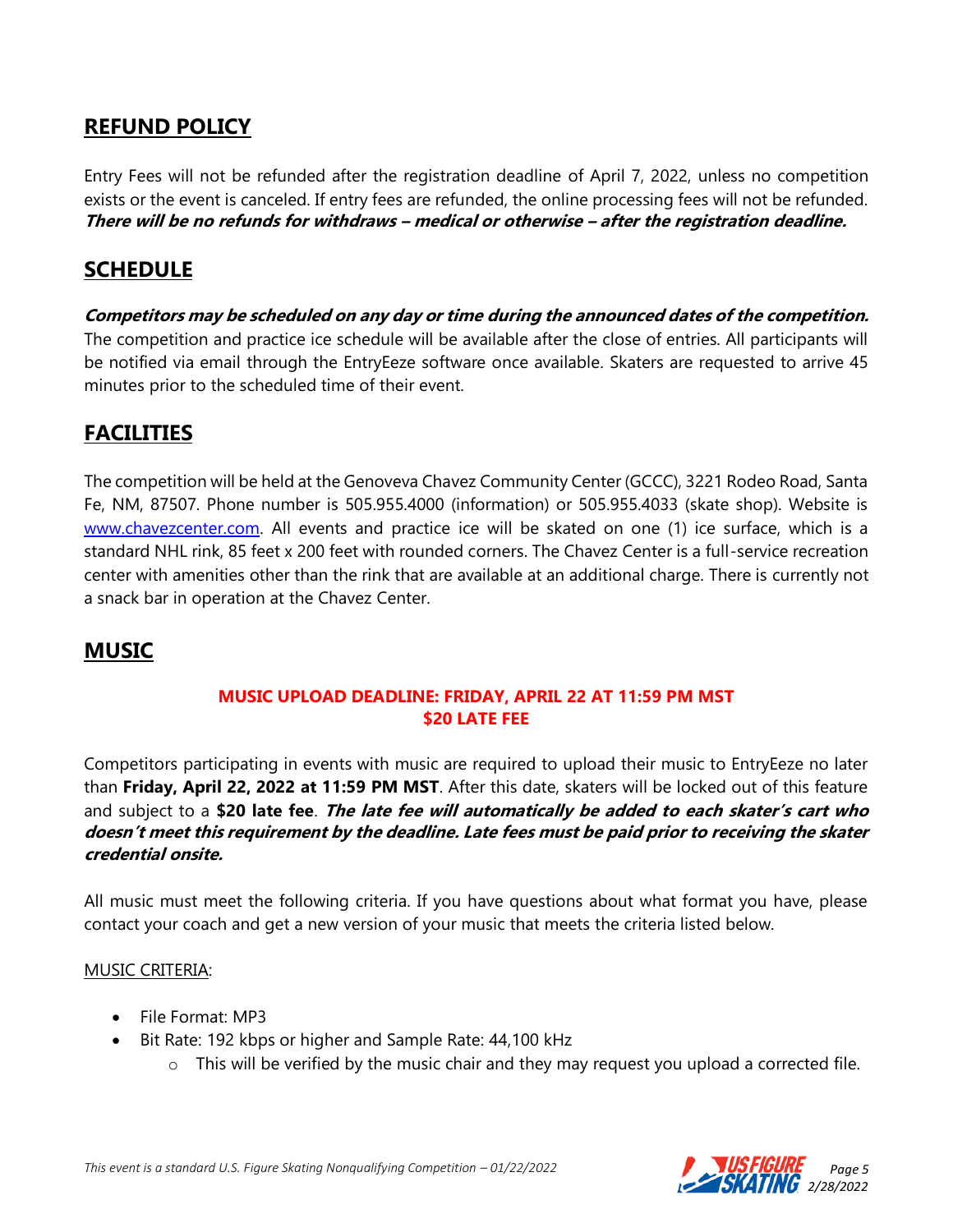• Leaders and trailers (the silence or "dead space" before and after the actual start and end of the program music) may not exceed two (2) seconds. We prefer that there be NO leaders or trailers at all. Excessive leaders and trailers may disrupt the playing of the music during competition.

A backup CD-R or phone holding the music file should be readily available rink side at the time of competition.

## **PLANNED PROGRAM CONTENT (PPC) – IF IJS**

#### **PLANNED PROGRAM CONTENT (PPC) DEADLINE: FRIDAY, APRIL 22 AT 11:59 PM MST \$20 LATE FEE**

Competitors participating in IJS events are required to submit Planned Program Content (PPC) in EntryEeze no later than **Friday, April 22, 2022 at 11:59 PM MST**. After this date, skaters will be locked out of this feature in EntryEeze and subject to a **\$20 late fee**. **The late fee will automatically be added to each skater's cart who doesn't meet this requirement by the deadline. Late fees must be paid prior to receiving the skater credential onsite.**

## **LIABILITY**

U.S. Figure Skating, the Santa Fe Skating Club, the City of Santa Fe, and the Genoveva Chavez Community Center accept no responsibility for injury or damage sustained by any participant in this competition. This is in accordance with Rule 1600 of the official U.S. Figure Skating Rulebook.

## **ONSITE CHECK-IN**

The registration desk will be located on the Mezzanine of the Genoveva Chavez Community Center and will be open 45-minutes before the first Practice Ice session of the competition and each morning thereafter and will remain open through the last event each day. All skaters and coaches must check in with Registration at least 45-minutes prior to their first event to receive credentials.

## **LOCKER ROOMS**

Locker rooms will not be available at this competition. Skaters should arrive to the arena ready to skate (costumes, hair, make-up, etc.).

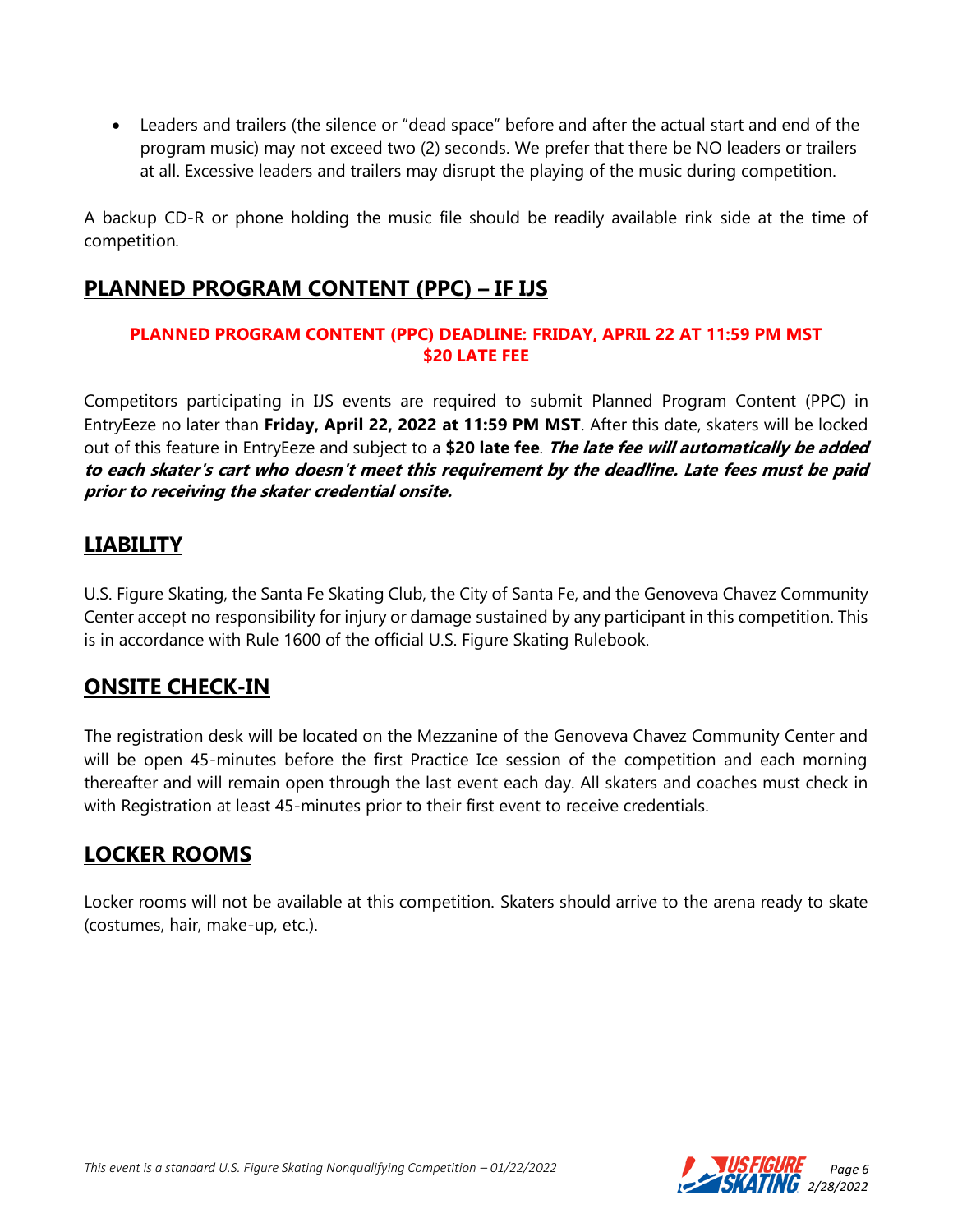# **PRACTICE ICE**

#### **There is no practice ice included in your registration fee.**

| SkateFest Practice Ice (30 minutes)         | On or before April 7: \$15 | After April 7: \$20 |
|---------------------------------------------|----------------------------|---------------------|
| SkateFest Midday Pre-Event Ice (20 minutes) | On or before April 7: \$20 | After April 7: \$25 |
| FunFest Practice Ice (20 minutes)           | On or before April 7: \$12 | After April 7: \$15 |

**SKATEFEST PRACTICE ICE:** Practice ice is 30 minutes in length. Practice ice is limited to one (1) session per entered event with a maximum of three (3) sessions per skater. No music will be played on practice ice sessions. Props are not allowed on practice ice sessions. Midday Pre-event ice on Saturday, May 21 is offered for SkateFest Free Skate events and SkateFest Showcase events. Midday pre-event ice is limited to one (1) session per skater. There is only regular practice ice before Short Programs on Friday, May 20.

**FUNFEST (COMPETE USA) PRACTICE ICE:** Practice ice is 20 minutes in length and is available **only on Sunday, May 22**. FunFest practice ice is limited to one (1) session per event entered with a maximum of two (2) sessions per skater.

Practice ice will be sold through EntryEeze. Practice ice should be requested and paid for during your online registration. Practice ice sessions will be organized according to skating level whenever possible. We reserve the right to cancel or change any practice session that has fewer than five (5) skaters. Practice ice will be selected by each skater. Once the competition schedule has been posted, you will receive an email in order to access your practice ice record and select your sessions via EntryEeze. Premium mid-day pre-event ice will be assigned. Practice ice sessions are not refundable after April 7, 2022.

## **PHOTO/VIDEO/LIVE STREAM**

Photo and video services, will be provided by Local Motion Productions. Details will be provided closer to the time of competition in how and where to purchase/order. Parents/guardians will be allowed to take photographs and video, but are reminded that flash photography is dangerous to the skaters while they are performing and will not be allowed inside the arena.

Local Motion Productions will also be providing live stream of 2022 Santa Fe SkateFest & FunFest. Details will be provided closer to the of competition.

**Note, [per U.S. Figure Skating policy,](https://public.3.basecamp.com/p/EsWCNMRdrZ3qJs6LsB9RM9Vf) photographing and/or recording of anyone other than your own skater is strictly prohibited.** 

## **AWARDS**

Medals will be presented as near as possible to the conclusion of each event. Medals will be awarded to the first four (4) places in all events Pre-Preliminary and above. Medals will be awarded to all FunFest skaters.

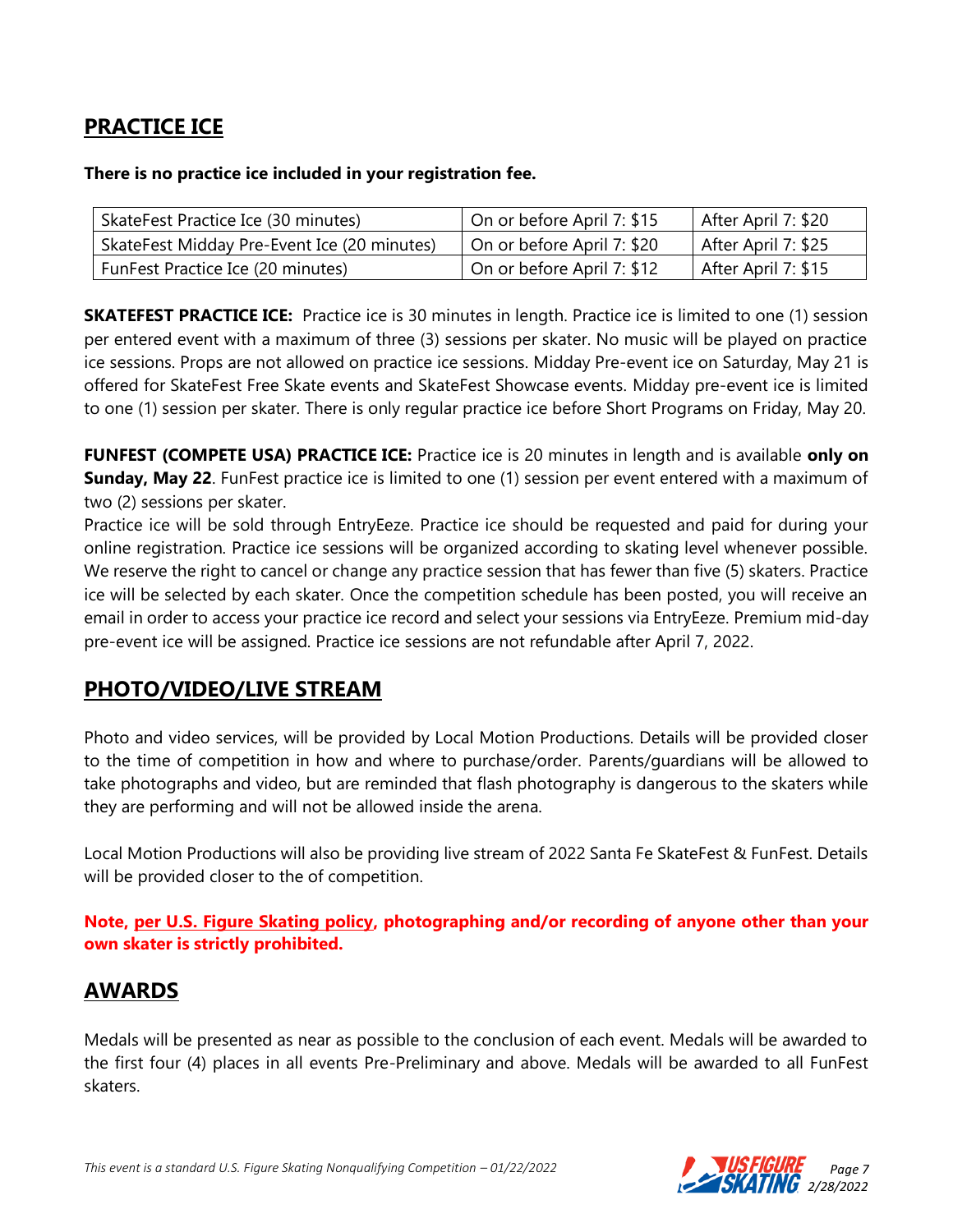Results will be posted online through the Santa Fe Skating Club's website at [www.santafeskatingclub.org.](http://www.santafeskatingclub.org/)

# **OFFICIAL NOTICES**

All official notices will be sent by email through EntryEeze. It is the responsibility of each competitor, parent, and coach to check their email frequently for any schedule changes and/or additional information. Skaters are requested to arrive 45 minutes prior to the scheduled time of their event. A tentative schedule of events will be posted prior to the competition. Skate orders will be posted in the middle locker bay downstairs at the Genoveva Chavez Community Center.

# **TEST CREDIT**

In accordance with Rules 4100 and 4200 – 4202, athletes may receive credit for certain tests by meeting minimum scores at a competition held under the International Judging System (IJS). The athlete must "skate up" to the event for which they are seeking test credit, in addition to having already passed any prerequisites prior to the competition event.

Events eligible for test credit:

**Singles Free Skate:** Juvenile, Intermediate, Novice, Junior, Senior, and Adult Silver through Adult Senior **Excel Free Skate:** Excel Juvenile through Excel Senior can receive IJS test credit as of December 1, 2021. Please see [Technical Notification 272.](https://www.usfigureskating.org/system/files/TN%20272%20IJS%20Test%20Credit%20for%20Excel.pdf)

To request test credit, please complete our Test Credit Request form at the time that you check-in onsite.

## **IMPORTANT NOTICE FOR ALL COACHES**

To be a credentialed coach at a sanctioned nonqualifying competition, coaches must meet the compliance requirements listed below and verified by the U.S. Figure Skating.

#### **Coach/Choreographer (domestic/non-foreign):**

- $\checkmark$  Must be a current full member of U.S. Figure Skating either through a member club or as an individual member.
- $\checkmark$  If 18 years or older, must submit information for, proper payment of \$30 and successfully pass a background check. **\***
	- o The background check will be valid for two seasons, the one in which it was completed plus one additional.
- ✓ If 18 years or older, must complete annual SafeSport Training. **\***
	- o The training will be valid for 365 days from date of completion and there is no cost for the training/certification.



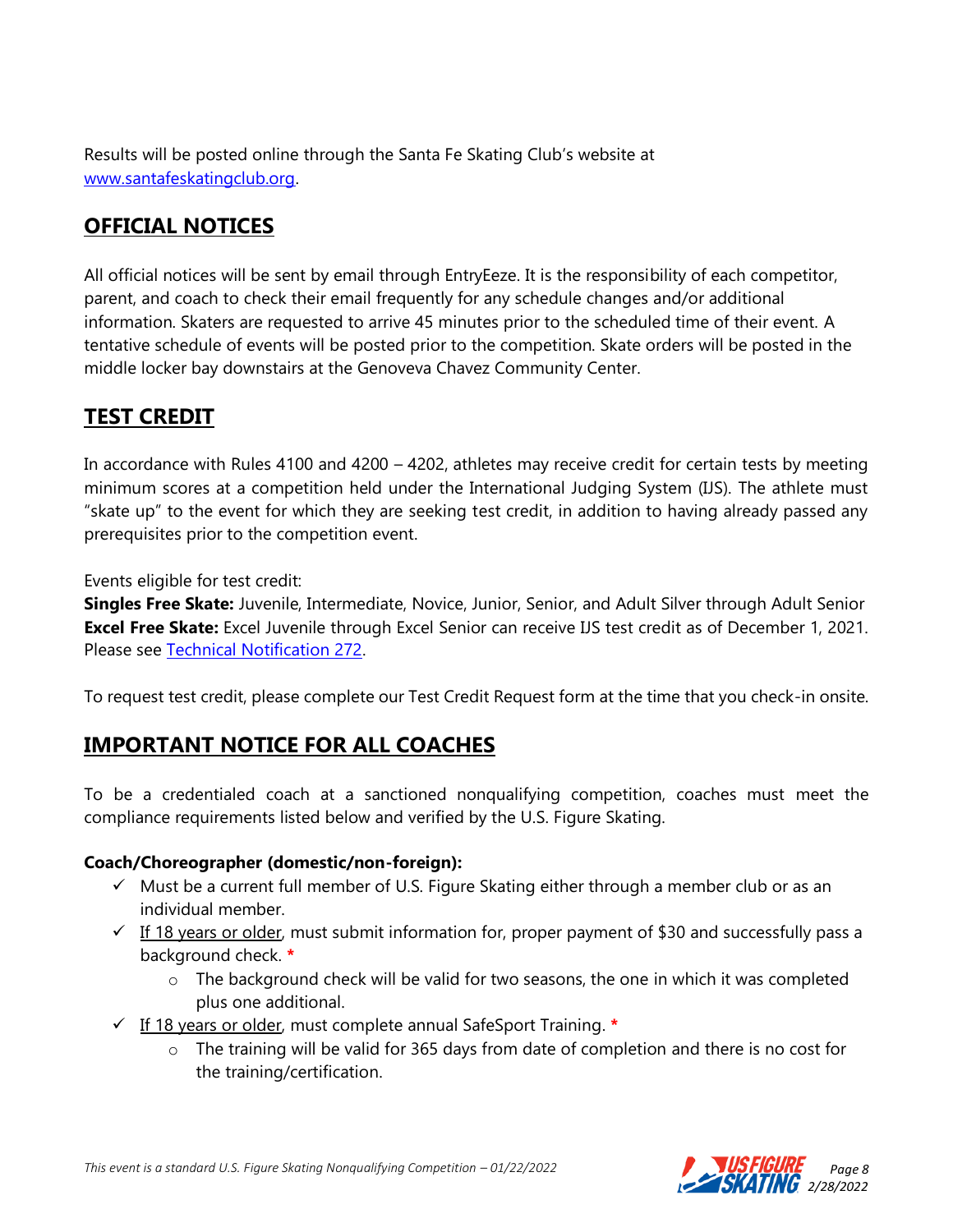- $\checkmark$  Must complete the Professional Coach/Choreographer Coaching Education Requirement (CER) through the [Professional Skaters Association \(PSA\).](https://skatepsa.com/compliance)
- $\checkmark$  Must submit proof of general liability insurance with limits of \$1 million per occurrence/ \$5 million aggregate.
- ✓ Must agree to the U.S. Figure Skating Code of Ethics. **\***
- ✓ Must complete three waivers: 1) Assumption of Risk, Waiver and Release and Indemnification Agreement, 2) Medical Consent and 3) Name and Likeness Release and Consent Agreement. **\***
- $\checkmark$  If attending a qualifying competition or traveling as a part of Team USA and/or International Selection Pool (ISP), must be a full member of the [Professional Skaters](https://skatepsa.com/membership)  [Association \(PSA\).](https://skatepsa.com/membership)

#### **Learn to Skate USA Coach:**

- $\checkmark$  Must be a current full member of U.S. Figure Skating either through a member club or as an individual member OR Learn to Skate USA instructor membership
- $\checkmark$  If 18 years or older, must submit information for, proper payment of \$30 and successfully pass a background check. **\***
	- o The background check will be valid for two seasons, the one in which it was completed plus one additional.
- ✓ If 18 years or older, must complete annual SafeSport Training. **\***
	- o The training will be valid for 365 days from date of completion and there is no cost for the training/certification.
- ✓ Learn to Skate USA Instructor Certification completed OR U.S. Figure Skating compliance coach (details above)

#### **\*** Accessible via U.S. Figure Skating Members Only Website: [www.usfsaonline.org](http://www.usfsaonline.org/) → Person Icon ● or Account → Member Profile → Compliance

#### **Foreign Coach/Choreographer:**

 $\checkmark$  Required to present the LOC with a letter from their federation verifying they are a member in good standing.

For more information regarding [Coach Compliance](https://www.usfigureskating.org/support/coach/coach-compliance), please visit the Coach Compliance page.

## **VOLUNTEER INFO**

We always need volunteer help competition weekend. Please check the Santa Fe Skating Club's website at [www.santafeskatingclub.org](http://www.santafeskatingclub.org/) as we get closer to SkateFest weekend for volunteer opportunities.

#### **VOLUNTEER COMPLIANCE**

**Reminder:** compliant positions at all U.S. Figure Skating sanctioned events include key LOC members, locker room monitors and ALL medical event personnel. To be considered compliant, an approved volunteer serving in one of these positions must:

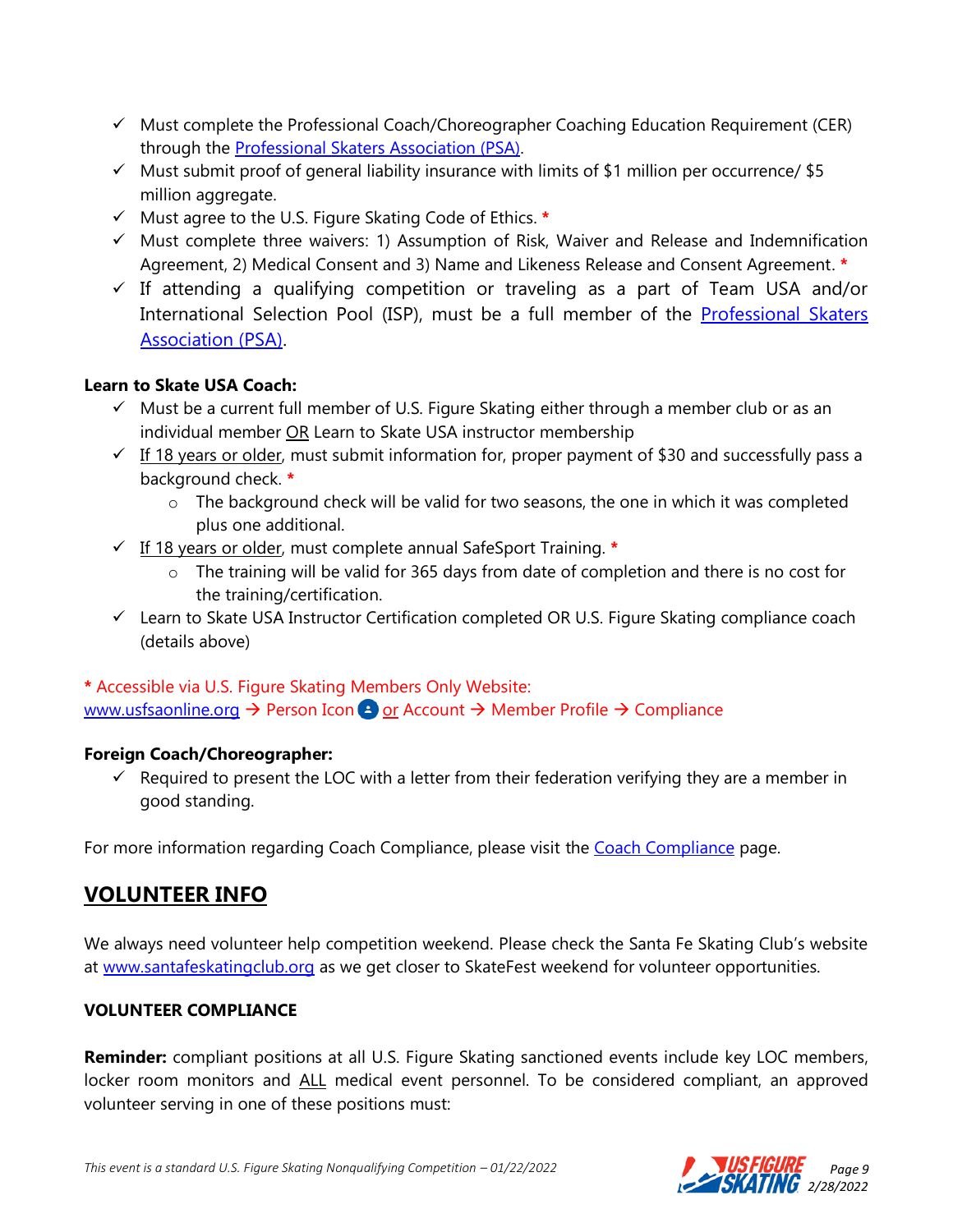- ✓ Must submit information for, proper payment of \$30 and successfully pass a background check**\***
	- $\circ$  The background check will be valid for two seasons, the one in which it was completed plus one additional
- ✓ Must complete annual SafeSport Training
	- o The training will be valid for 365 days from date of completion and there is no cost for the training/certification **\***

**\*** Accessible via U.S. Figure Skating Members Only website: [www.usfsaonline.org](http://www.usfsaonline.org/) → Person Icon or Account → Member Profile → Compliance

# **CONTACT INFO**

If you have questions, please contact Tammy Berendzen, Competition Chair, at [santafeskatingclub@gmail.com](mailto:santafeskatingclub@gmail.com) or text 505.395.0781.

## **TEST SESSION**

There will be a test session prior to the competition on **Friday, May 20, 2022**. Test registration is online through the [Club's website](https://www.santafeskatingclub.org/test-sessions-1). The **test registration deadline is Sunday, May 1, 2022 at 11:59 PM MST**. If you have questions, please contact Dale Kellogg, Santa Fe SC Test Chair, at [dalearden4.1@gmail.com.](mailto:dalearden4.1@gmail.com)

## **ADDITIONAL INFORMATION**

**OFFICIAL HOTEL:** DoubleTree by Hilton Hotel 4048 Cerrillos Road Santa Fe, NM 87507 505.473.4646 \$145.00 for Thursday, May 19, 2022 through Sunday, May 22, 2022 \*All American Breakfast Buffet included for up to four (4) guests per room

Reservations may be made online at https://www.hilton.com/en/attend-my-event/safcrdt-sqp-6ce3baf0[cecb-4ee2-85bd-462f0468d272/](https://www.hilton.com/en/attend-my-event/safcrdt-sgp-6ce3baf0-cecb-4ee2-85bd-462f0468d272/)

Reservations may also be made by calling 505.473.4646. Please ask for Group Code C-SGP. To guarantee the SkateFest Participant rate, your **reservation must be made by May 5, 2022**.

#### **SANTA FE VISITOR INFORMATION:**

Santa Fe, and Northern New Mexico, offer a great variety of activities for the entire family. Please visit the Santa Fe Convention and Visitors Bureau website at [www.santafe.org](http://www.santafe.org/) for assistance in planning your trip.

#### **VENDORS:**

We will not be having vendors at 2022 Santa Fe SkateFest other than the Local Motion Photography and hopefully a medal engraver.

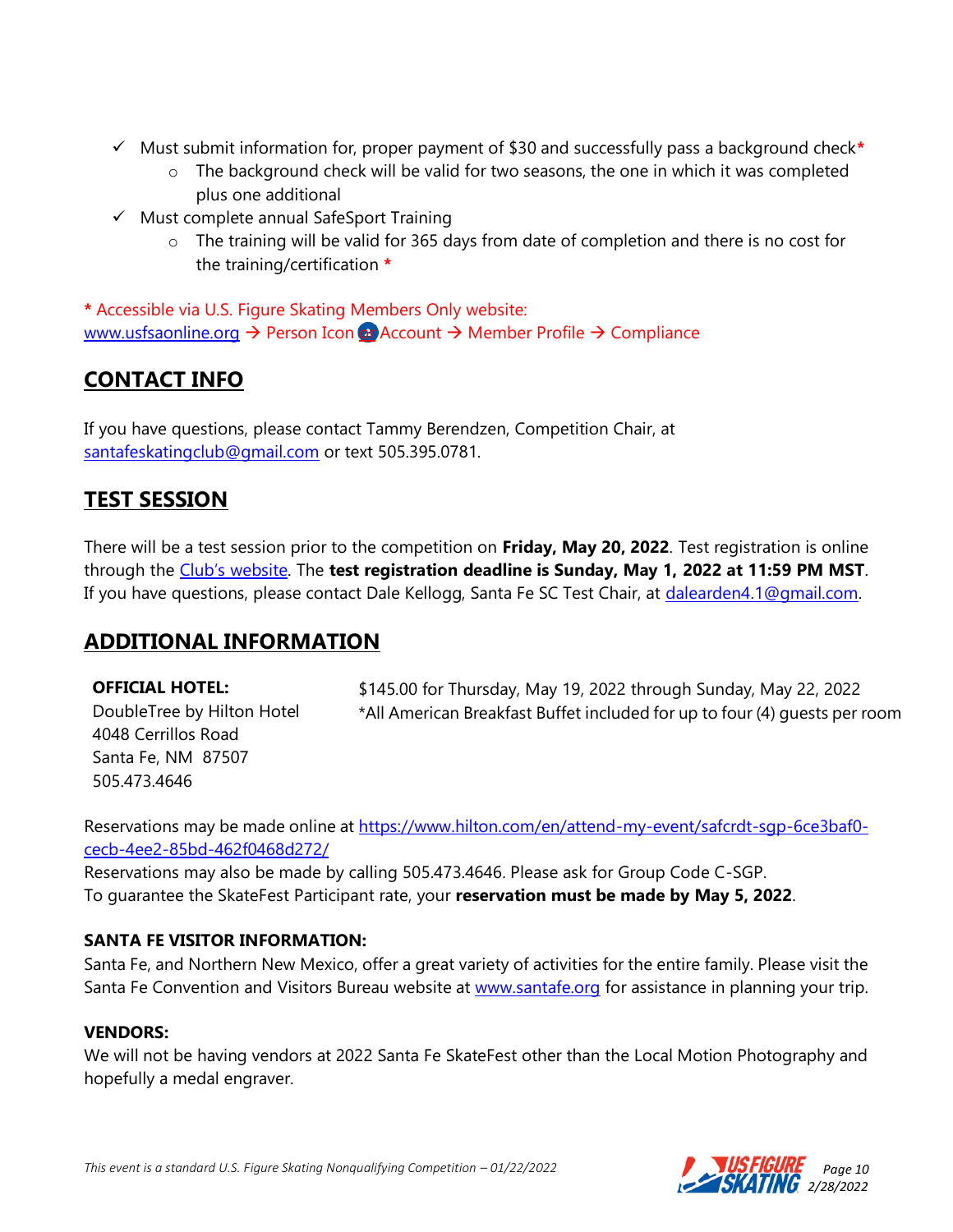# **COMPETITION EVENTS**

#### **SEE CURRENT [RULEBOOK](https://www.usfigureskating.org/about/rules) OR [U.S. FIGURE SKATING WEBSITE](http://www.usfsaonline.org/) FOR RULES/REQUIREMENTS.**

| <b>U.S. FIGURE SKATING EVENTS</b>                            |                |                       |                       |
|--------------------------------------------------------------|----------------|-----------------------|-----------------------|
| <b>SINGLES</b>                                               | <b>IJS/6.0</b> | 1 <sup>st</sup> EVENT | $2nd$ + EVENT         |
| <b>Excel Free Skate</b>                                      |                |                       |                       |
| Beginner - Pre-Juvenile                                      | 6.0            | \$110                 | \$50                  |
| Juvenile - Senior, and all Plus Levels                       | <b>IJS</b>     | \$125                 | \$60                  |
| <b>Well Balanced Short Program (2021-22)</b>                 |                |                       |                       |
| Juvenile - Senior                                            | <b>IJS</b>     | \$125                 | \$60                  |
| Skate United Well Balanced Short Program (2021-22)           | 6.0            | \$110                 | \$50                  |
| Juvenile - Senior                                            |                |                       |                       |
| Skate United is for skaters with physical disabilities only. |                |                       |                       |
| (Rule 3801)                                                  |                |                       |                       |
| Well Balanced Free Skate (2021-22)                           |                |                       |                       |
| No Test - Pre-Preliminary,                                   |                |                       |                       |
| including Limited Pre-Preliminary (no Axel)                  | 6.0            | \$110                 | \$50                  |
| Preliminary - Senior                                         | <b>IJS</b>     | \$125                 | \$60                  |
| Skate United Well Balanced Free Skate (2021-22)              | 6.0            | \$110                 | \$50                  |
| No Test - Senior, including Limited Pre-Preliminary          |                |                       |                       |
| Skate United is for skaters with physical disabilities only. |                |                       |                       |
| (Rule 3801)                                                  |                |                       |                       |
| <b>Adult Free Skate</b>                                      |                |                       |                       |
| Adult Pre-Bronze - Adult Bronze                              | 6.0            | \$110                 | \$50                  |
| Adult Silver - Masters Junior/Senior                         | <b>IJS</b>     | \$125                 | \$60                  |
| Adult Beginner & High Beginner Free Skate                    | 6.0            | \$110                 | \$50                  |
| Adaptive Skating Free Skate (Pre-Bronze - Gold)              | 6.0            | \$110                 | \$50                  |
| (Rules 6321 - 6324)                                          |                |                       |                       |
| <b>SPECIALTY</b>                                             | <b>JUDGING</b> | 1 <sup>st</sup> EVENT | 2 <sup>nd</sup> EVENT |
| Compulsory Moves (No Test - Senior)                          | 6.0            | \$110                 | \$50                  |
| Excel Compulsory Moves (Excel Beginner - Excel Prelim.)      | 6.0            | \$110                 | \$50                  |
| Adult Compulsory Moves (Adult Beginner - Masters Jr/Sr)      | 6.0            | \$110                 | \$50                  |
| Jumps Challenge (Beginner - Senior)                          | 6.0            | \$110                 | \$50                  |
| Adult Jumps Challenge (Adult Beginner - Masters Jr/Sr)       | 6.0            | \$110                 | \$50                  |
| Spins Challenge (Beginner - Senior)                          | 6.0            | \$110                 | \$50                  |
| Adult Spins Challenge (Adult Beginner - Masters Jr/Sr)       | 6.0            | \$110                 | \$50                  |

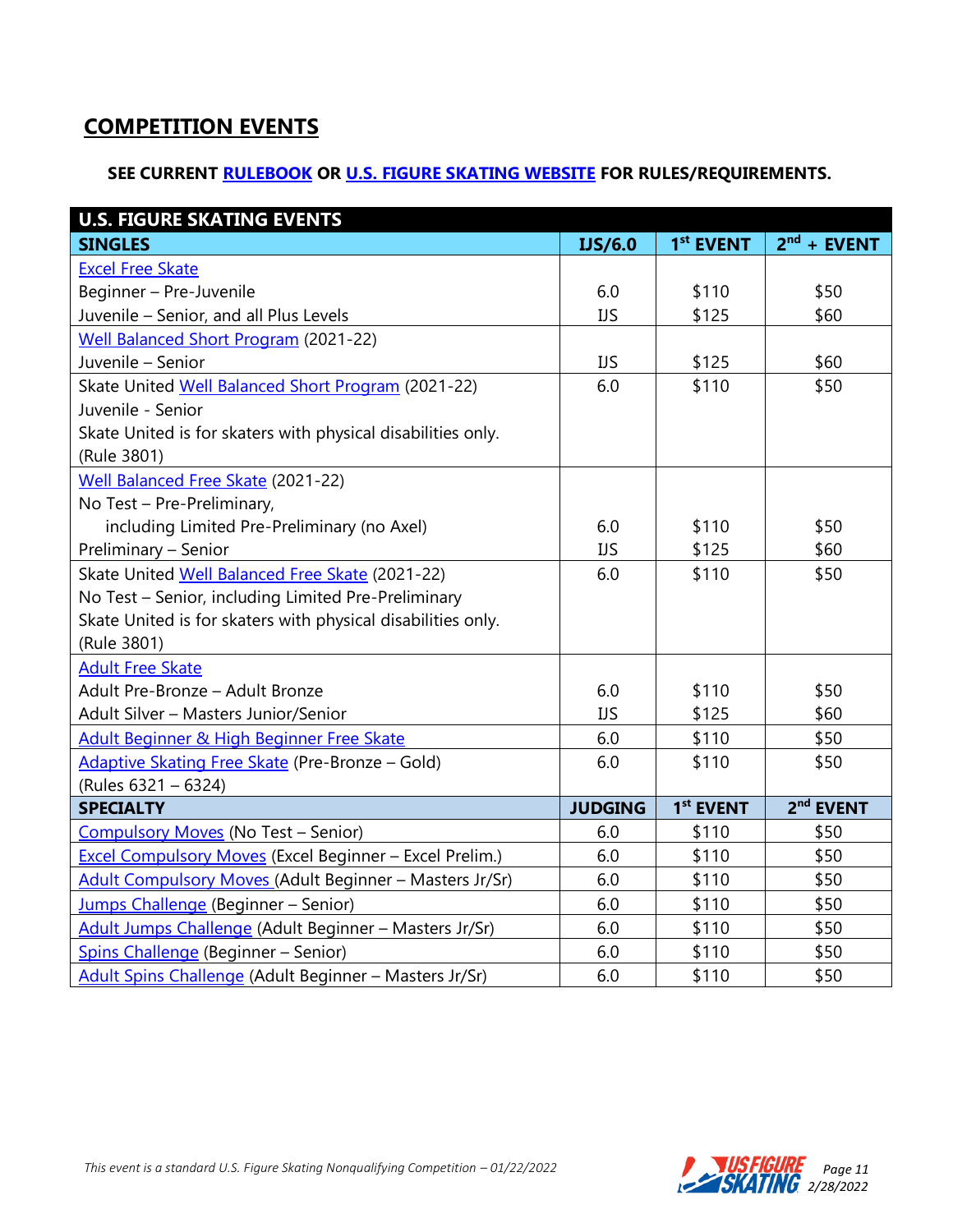| <b>SHOWCASE - NEW EVENT IMPLEMENTATION**</b>                | <b>JUDGING</b> | 1 <sup>st</sup> EVENT | 2 <sup>nd</sup> EVENT |
|-------------------------------------------------------------|----------------|-----------------------|-----------------------|
| <b>2022 NATIONAL SHOWCASE GUIDELINES</b>                    |                |                       |                       |
| Categories: Emotional Performance, Choreographic Artistry,  |                |                       |                       |
| Lyrical Pop, Character Performance, and Comedic Impressions |                |                       |                       |
| Individual Entertainment (No Test - Senior, Adult)          | CJS            | \$110                 | \$50                  |
| Duets (No Test - Senior, Adult)                             | <b>CJS</b>     | \$110                 | n/a                   |
| (Register as a team - flat rate for team)                   |                |                       |                       |
| <b>Adaptive Individual Events</b>                           | 6.0            | \$65                  | \$40                  |
| Adaptive Unified Partner Events (Fees per skater)           | 6.0            | \$35                  | \$20                  |
| <b>SOLO DANCE</b>                                           | <b>JUDGING</b> | 1 <sup>st</sup> EVENT | 2 <sup>nd</sup> EVENT |
| Solo Pattern Dance (not participating in series)            | 6.0            | \$110                 | \$50                  |
| <b>Adult Solo Pattern Dance</b>                             | 6.0            | \$110                 | \$50                  |
| <b>COMPETE USA EVENTS (FUNFEST)</b>                         | <b>JUDGING</b> | 1 <sup>st</sup> EVENT | 2 <sup>nd</sup> EVENT |
| <b>Snowplow Sam - Basic 6 Elements</b>                      | 6.0            | \$65                  | \$40                  |
| Pre-Free Skate - Free Skate 1-6 Compulsory Moves            | 6.0            | \$65                  | \$40                  |
| <b>Adult 1-6 - Compulsory Moves</b>                         | 6.0            | \$65                  | \$40                  |
| Snowplow Sam - Basic 6 Program w/ Music                     | 6.0            | \$65                  | \$40                  |
| Pre-Free Skate - Free Skate 1-6 Program w/ Music            | 6.0            | \$65                  | \$40                  |
| Adult 1-6 Program w/ Music                                  | 6.0            | \$65                  | \$40                  |
| <b>Compete USA - Showcase</b>                               |                |                       |                       |
| <b>Light Entertainment</b>                                  | 6.0            | \$65                  | \$40                  |
| <b>Dramatic Entertainment</b>                               | 6.0            | \$65                  | \$40                  |
| <b>Duets</b>                                                | 6.0            | \$35                  | \$20                  |
| 2021-22 Compete USA Manual                                  |                |                       |                       |
| SPECIAL OLYMPICS/ADAPTIVE SKATING (FUNFEST)                 | <b>JUDGING</b> | 1 <sup>st</sup> EVENT | 2 <sup>nd</sup> EVENT |
| Special Olympics Compulsory (Badge 1 - 12)                  | 6.0            | \$65                  | \$40                  |
| (2021-22 Compete USA Manual p. 25)                          |                |                       |                       |
| Special Olympics - Free Skate Program                       | 6.0            | \$65                  | \$40                  |
| (Free Skate Levels 1 - 3)                                   |                |                       |                       |
| (2021-22 Compete USA Manual p. 26)                          |                |                       |                       |
| Skate United Compulsory (Adaptive Badge 2 - 12)             | 6.0            | \$65                  | \$40                  |
| (2021-22 Compete USA Manual p. 28)                          |                |                       |                       |
| Skate United Program with Music (Adaptive Badge $2 - 12$ )  | 6.0            | \$65                  | \$40                  |
| (2021-22 Compete USA Manual p. 28)                          |                |                       |                       |
| <b>Special Olympics Manual/Handbook</b>                     |                |                       |                       |
| <b>Adaptive Skating Manual</b>                              |                |                       |                       |

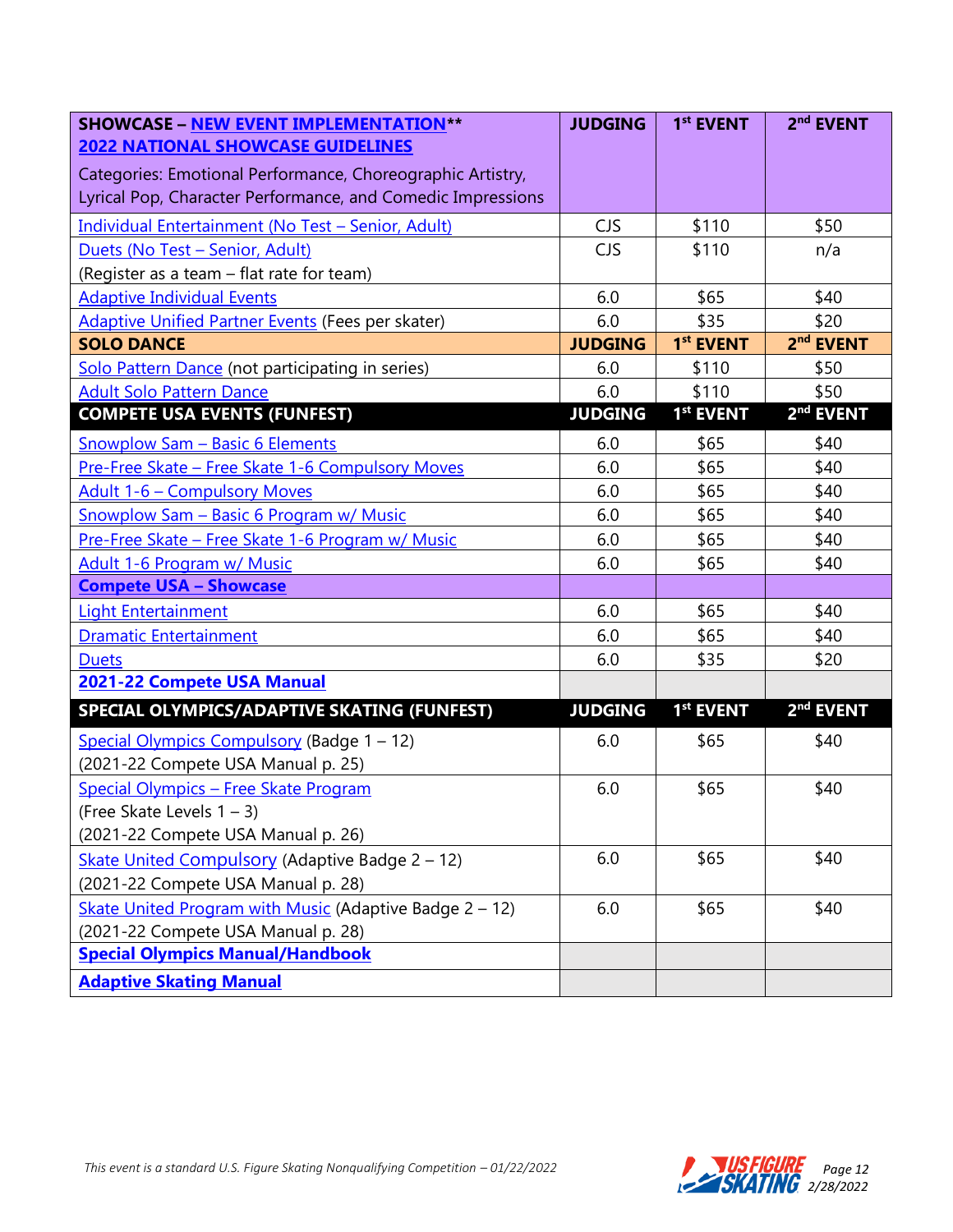## **APPENDIX A: Procedures for Using EntryEeze**

Registration Instructions:

- 1. Go to [www.entryeeze.com, c](http://www.entryeeze.com/)lick New Mexcio, and then "2022 Santa Fe SkateFest".
- 2. Or go directly to<http://comp.entryeeze.com/Home.aspx?cid=10>
- 3. Select "Skaters & Parents" button
- 4. Enter your USFS or LTS USA membership number. Click "Next…"
	- a) Non-U.S. skaters may use their federation membership number in the  $#$  field.
- 5. Either create your account for this competition from scratch or copy your information from a previous competition (you must have your PIN number from that previous competition)
- 6. Select your events and place them in your shopping cart
- 7. Select your practice ice and place them in your shopping cart
- 8. Click "Go to Shopping Cart" and proceed to checkout.
- 9. Pay for your purchases.
- 10. Remember to "logout" or "sign out".

#### **Uploads of music, PPCs and manage Practice Ice:**

Once online registration has been completed, skaters can now manage their music and PPC uploads as well as manage their practice ice, view competition schedule and update coach information.

- 1. Go to [www.entryeeze.com](http://www.entryeeze.com/) and go to the "2022 Santa Fe SkateFest" sign-in page.
- 2. Select "Skaters & Parents" button and enter your USFS or LTS USA membership number and then your PIN number. Click "Next…"
- 3. Manage music, PPCs and/or practice ice as follows:
	- a) Music: Select "My Music" option under the "Competition" tab.
	- b) PPCs: Select "Planned Program Content" option under the "Competition" tab and select the event/segment for the elements to be uploaded. Select your planned elements from the dropdown menu.
	- c) Practice ice: Select an option under "Practice Ice" tab.
- 4. Remember to "logout" or "sign out".